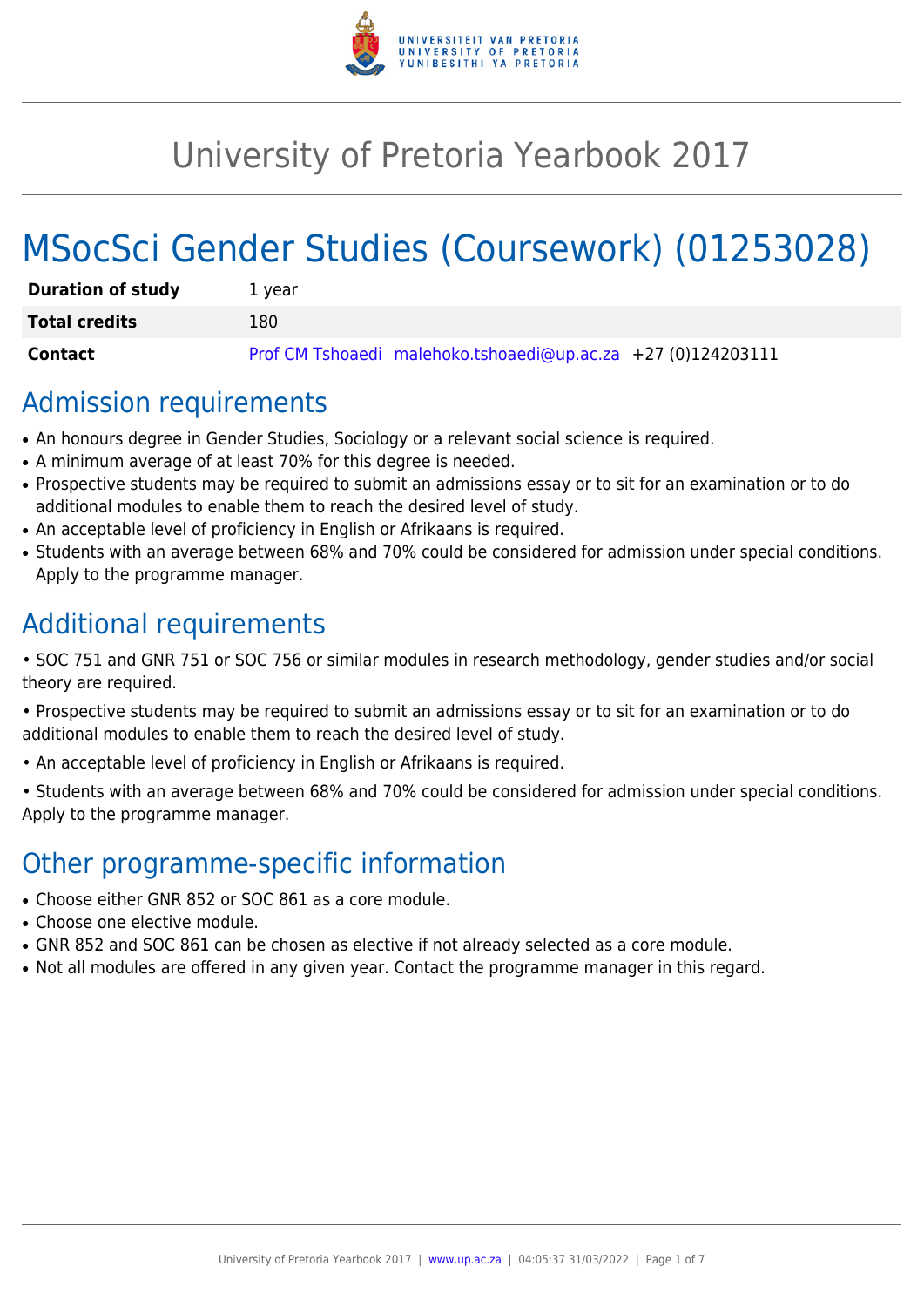

# Curriculum: Final year

### **Minimum credits: 180**

Core modules In addition to SOC 895 and SOC 812, Select one core module. Elective modules Select ONE module from the list if not selected as a core module.

# **Core modules**

#### **Gender studies 852 (GNR 852)**

| <b>Module credits</b>         | 30.00                                  |
|-------------------------------|----------------------------------------|
| <b>Prerequisites</b>          | No prerequisites.                      |
| <b>Contact time</b>           | 1 seminar per week, 1 lecture per week |
| <b>Language of tuition</b>    | Module is presented in English         |
| <b>Academic organisation</b>  | Sociology                              |
| <b>Period of presentation</b> | Semester 1                             |

#### **Module content**

This module provides an overview of the theoretical and conceptual apparatuses that underpin the field of critical gender studies. As such, it reviews the academic genealogies of gender studies as well as trajectories of social and political struggles for rights, recognition, representation and resources and the fault lines that have been become evident in the process. Therefore, the module integrates into the gender studies paradigm emerging bodies of work on sexuality and intersectionality. The theoretical component of the study is applied in relation to thematic discussions of contemporary concerns and recent research, with a particular focus on Southern Africa.

# **Advanced research methodology 812 (SOC 812)**

| <b>Module credits</b>         | 30.00                                  |
|-------------------------------|----------------------------------------|
| <b>Prerequisites</b>          | No prerequisites.                      |
| <b>Contact time</b>           | 1 seminar per week, 1 lecture per week |
| <b>Language of tuition</b>    | Module is presented in English         |
| <b>Academic organisation</b>  | Sociology                              |
| <b>Period of presentation</b> | Semester 1                             |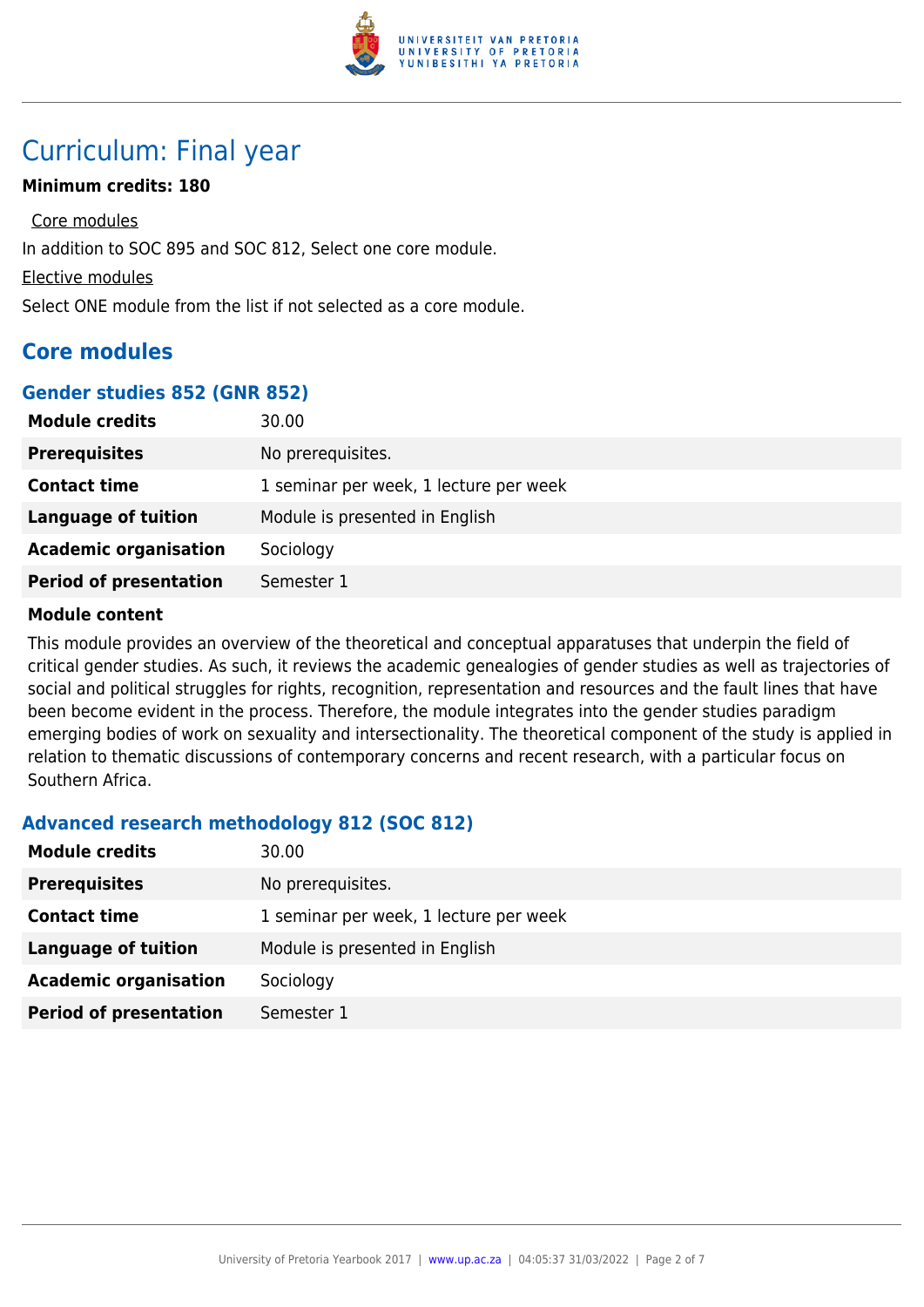

#### **Module content**

This course aims to extend the range of research methods and strategies that students are familiar with and to deepen their existing understanding of methods and approaches to social research. Key components are an introduction to the formal university processes in order to obtain permission to enter the research field, the elements of a good research proposal, and strategies for identifying a research area and delineating a question. In addition, the question of why we do social research and the different ways in which research can make a social contribution will be discussed. Finally, we consider how to go about locating a study within a research tradition and linking 'research' and 'theory'. This module requires of students to develop and write a full research proposal.

# **Gender, family and households 861 (SOC 861)**

| <b>Module credits</b>         | 30.00                                  |
|-------------------------------|----------------------------------------|
| <b>Prerequisites</b>          | No prerequisites.                      |
| <b>Contact time</b>           | 1 lecture per week, 1 seminar per week |
| <b>Language of tuition</b>    | Module is presented in English         |
| <b>Academic organisation</b>  | Sociology                              |
| <b>Period of presentation</b> | Semester 1                             |

#### **Module content**

This course takes a macro-level perspective and introduces students to scholarly accounts of the changing historical trajectory of gender relations, marriage as an institution, family forms, and household composition and livelihoods and the implications thereof for understanding gender as a social relation. As such, it adopts a historical and comparative perspective, with a specific focus on Southern Africa. In addition, the module explores the role and impact of supra-state organisations, the state and the market in mediating and regulating gender identities and relations, as well as family and household forms, against the backdrop of the nation-state form and in the context of capitalism and neo-liberalism particularly.

# **Mini-dissertation: Sociology 895 (SOC 895)**

| <b>Module credits</b>         | 90.00                          |
|-------------------------------|--------------------------------|
| <b>Prerequisites</b>          | No prerequisites.              |
| Language of tuition           | Module is presented in English |
| <b>Academic organisation</b>  | Sociology                      |
| <b>Period of presentation</b> | Year                           |

#### **Module content**

A mini-dissertation of approximately 80 typed pages, based on independent research conducted by the student on an approved topic in the field of sociology, industrial sociology or gender studies, is written under the guidance of a supervisor.

# **Elective modules**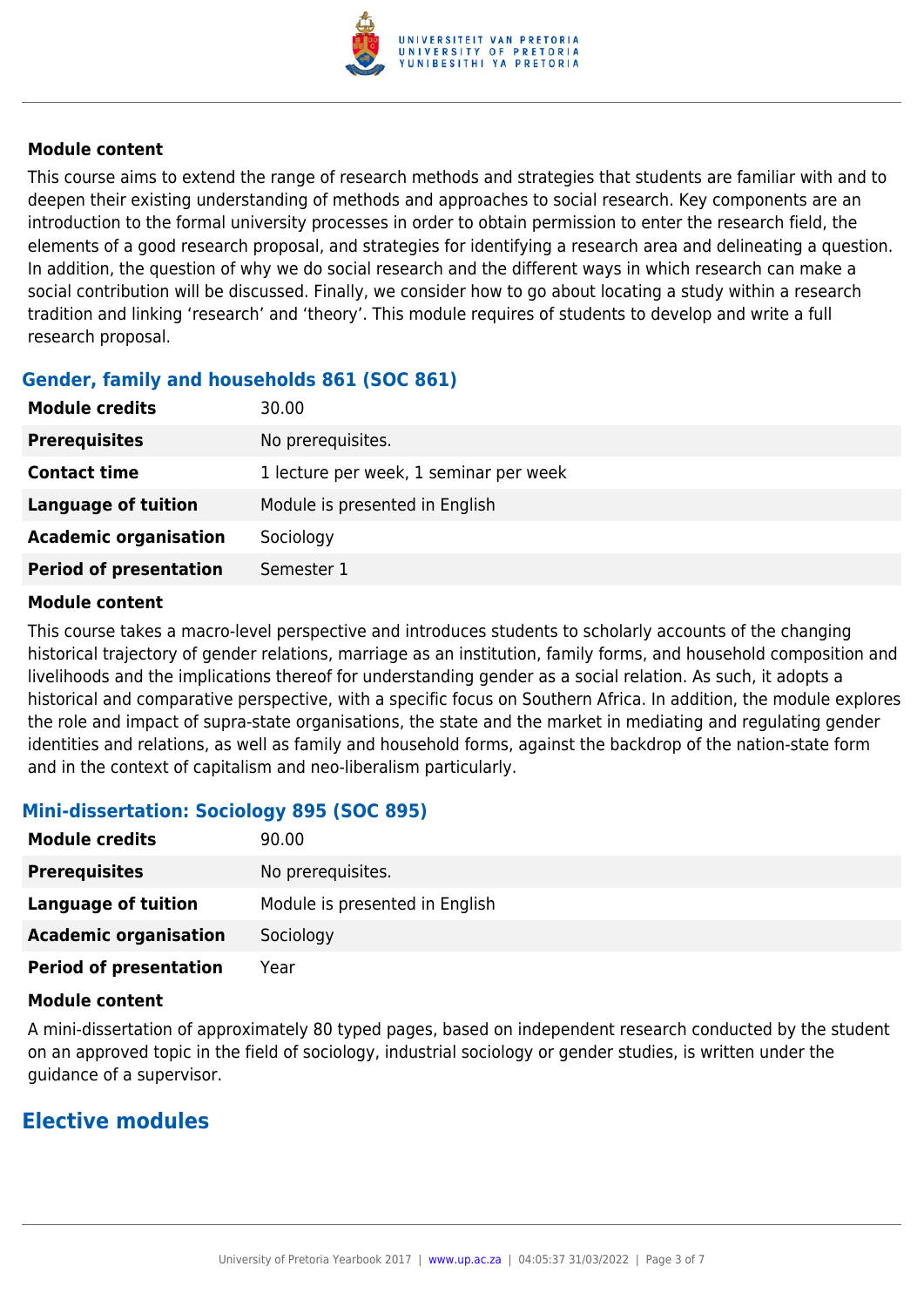

#### **Gender studies 852 (GNR 852)**

| <b>Module credits</b>         | 30.00                                  |
|-------------------------------|----------------------------------------|
| <b>Prerequisites</b>          | No prerequisites.                      |
| <b>Contact time</b>           | 1 seminar per week, 1 lecture per week |
| <b>Language of tuition</b>    | Module is presented in English         |
| <b>Academic organisation</b>  | Sociology                              |
| <b>Period of presentation</b> | Semester 1                             |
|                               |                                        |

#### **Module content**

This module provides an overview of the theoretical and conceptual apparatuses that underpin the field of critical gender studies. As such, it reviews the academic genealogies of gender studies as well as trajectories of social and political struggles for rights, recognition, representation and resources and the fault lines that have been become evident in the process. Therefore, the module integrates into the gender studies paradigm emerging bodies of work on sexuality and intersectionality. The theoretical component of the study is applied in relation to thematic discussions of contemporary concerns and recent research, with a particular focus on Southern Africa.

# **Managing conflict in the workplace 830 (SOC 830)**

| <b>Module credits</b>         | 30.00                                  |
|-------------------------------|----------------------------------------|
| <b>Prerequisites</b>          | No prerequisites.                      |
| <b>Contact time</b>           | 1 seminar per week, 1 lecture per week |
| <b>Language of tuition</b>    | Module is presented in English         |
| <b>Academic organisation</b>  | Sociology                              |
| <b>Period of presentation</b> | Semester 1                             |
|                               |                                        |

#### **Module content**

This module focuses on reviewing and interrogating sociological theories of and explanations for conflict in the workplace, with specific emphasis on issues such as strike violence.

# **Globalisation and development 857 (SOC 857)**

| <b>Module credits</b>         | 30.00                                  |
|-------------------------------|----------------------------------------|
| <b>Prerequisites</b>          | No prerequisites.                      |
| <b>Contact time</b>           | 1 seminar per week, 1 lecture per week |
| <b>Language of tuition</b>    | Module is presented in English         |
| <b>Academic organisation</b>  | Sociology                              |
| <b>Period of presentation</b> | Semester 2                             |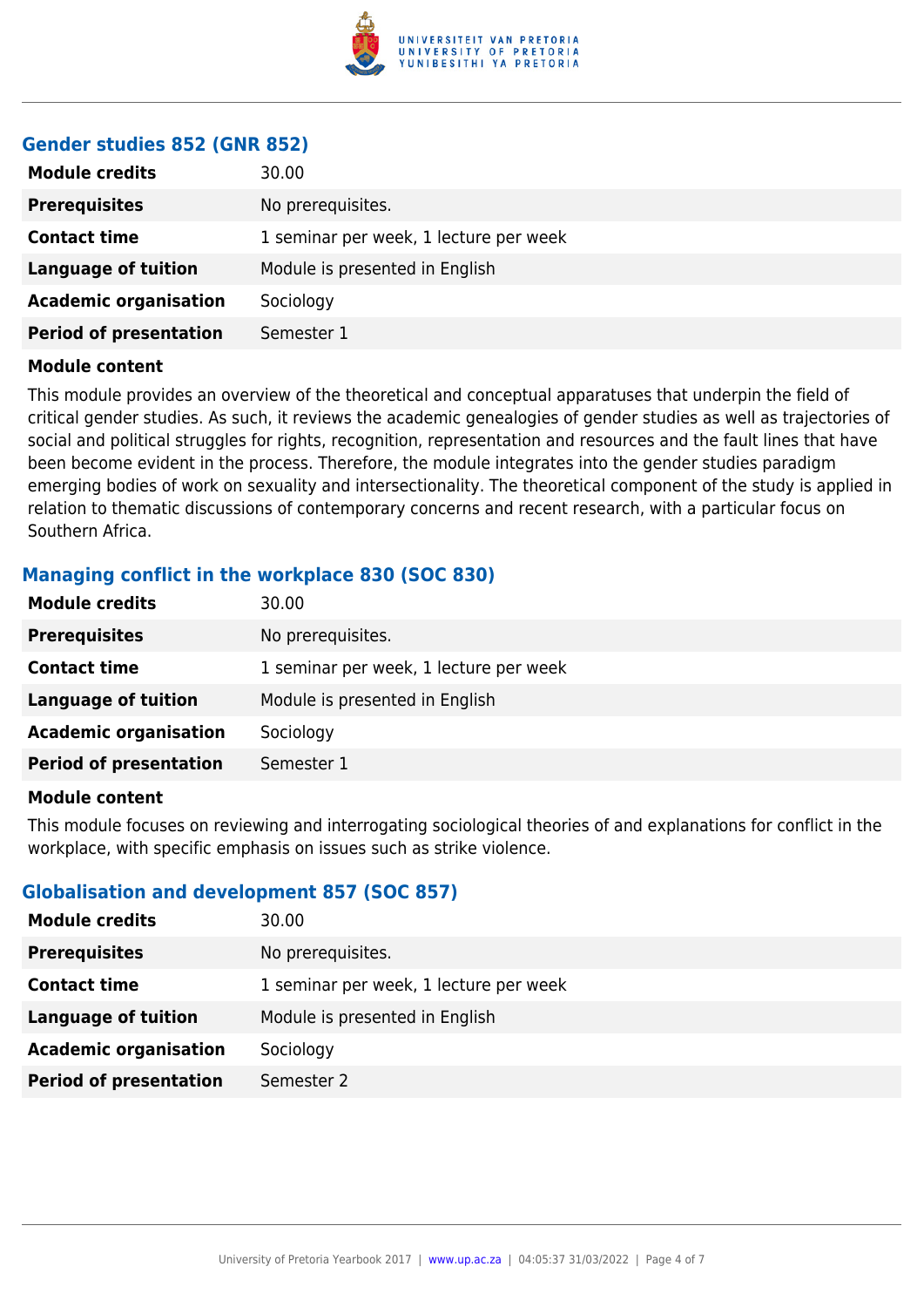

#### **Module content**

This module examines theoretical explanations of globalisation. In doing so its primary goal is to explore ways in which capital in the era of the end of history is compelling us to rethink sociology as a science of the present. The module begins with theoretical discussions in order to lay the ground for talk about development as a process of incorporating (in this case) Africa into the page 5 of 11 123347 S 33/15 global world system. The module further studies changes brought about by globalisation to the nation-state system, work and gender relations. It also examines nationalism and ethnicity as specific features of capitalism in the era of the end of history.

# **The sociology of South Africa 858 (SOC 858)**

| <b>Module credits</b>         | 30.00                                  |
|-------------------------------|----------------------------------------|
| <b>Prerequisites</b>          | No prerequisites.                      |
| <b>Contact time</b>           | 1 lecture per week, 1 seminar per week |
| <b>Language of tuition</b>    | Module is presented in English         |
| <b>Academic organisation</b>  | Sociology                              |
| <b>Period of presentation</b> | Semester 2                             |
|                               |                                        |

#### **Module content**

This module takes a sociological approach to understanding and interrogating South African society. It begins by looking at some of the debates and discussions about Sociology in South Africa. It then reviews and debates key issues in order to understand the political economy of Apartheid. Finally it looks at some key debates associated with post-apartheid South Africa.

# **Identity, culture and society 859 (SOC 859)**

| <b>Module credits</b>         | 30.00                          |
|-------------------------------|--------------------------------|
| <b>Prerequisites</b>          | No prerequisites.              |
| Language of tuition           | Module is presented in English |
| <b>Academic organisation</b>  | Sociology                      |
| <b>Period of presentation</b> | Semester 1                     |

#### **Module content**

This module focuses on the relationship between the personal and social and how these two domains are intricately related, simultaneously implying sameness and difference in the process of identification. It considers how societal structures and institutions shape and construct identities historically, whilst being shaped by individual agency, in turn. Human experience reveals a range of cross-cutting affiliations, based on ethnicity, race, religion, gender, sexuality and generation, amongst others, implying a multiplicity in belonging, suggesting a relational process, rather than an essence. The social, contingent and constructed nature of identities is highlighted against experiences of dislocation within a context of globalisation.

# **Civil society and the state 860 (SOC 860)**

| <b>Module credits</b> | 30.00             |
|-----------------------|-------------------|
| <b>Prerequisites</b>  | No prerequisites. |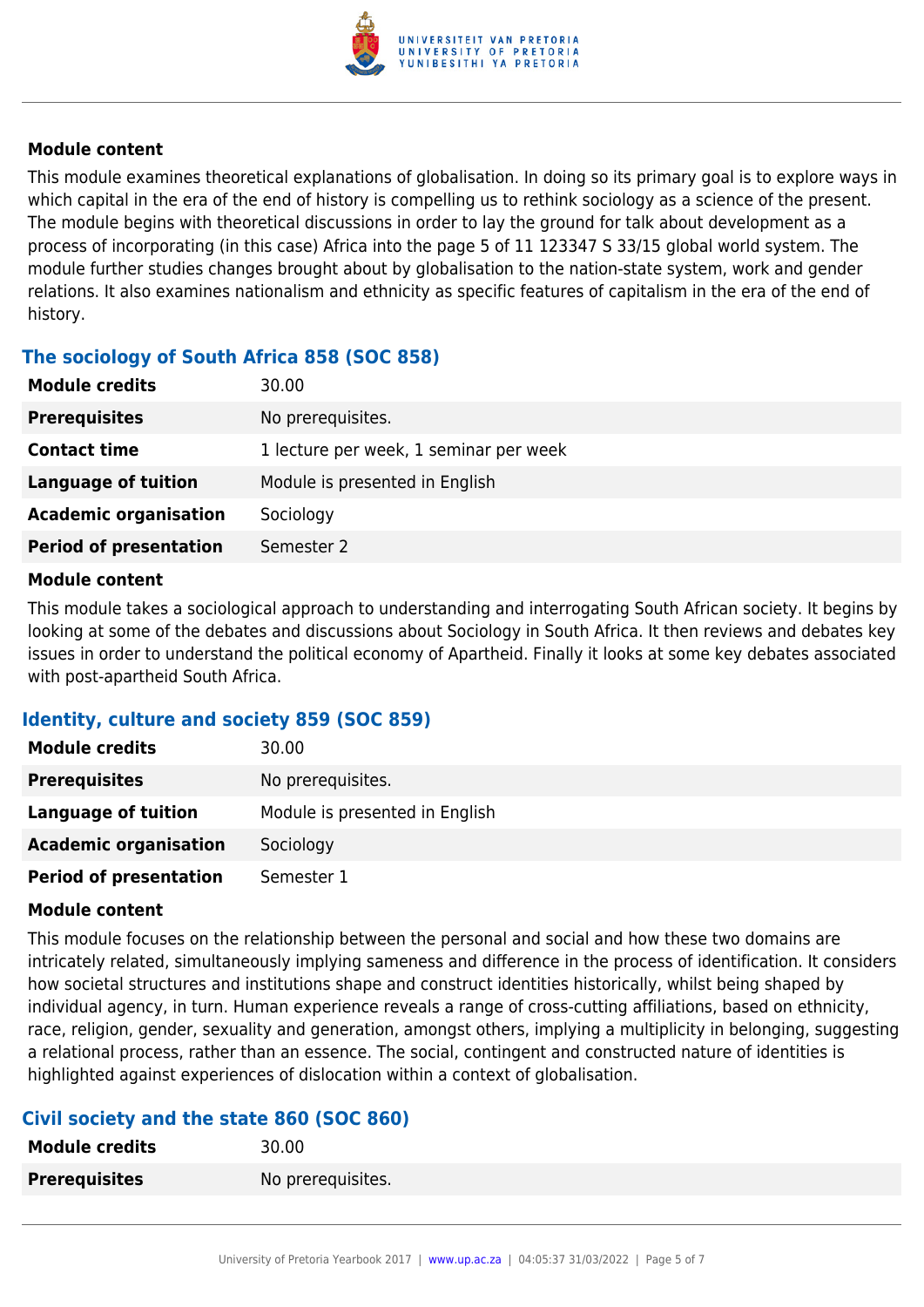

| <b>Contact time</b>           | 4 lectures per week            |
|-------------------------------|--------------------------------|
| Language of tuition           | Module is presented in English |
| <b>Academic organisation</b>  | Sociology                      |
| <b>Period of presentation</b> | Semester 1                     |

#### **Module content**

The module will critically assess theoretical and current debates on the nature of the state and civil society as well as their interrelationship. In particular, the module explores conceptualisations of the state and civil society in Africa, as well as their historical trajectories in relation to the question of social transformation. Throughout, an emphasis will be placed on sociological perspectives that emphasize the importance of situating power relations within a context of socio-economic and socio-cultural relations.

### **Gender, family and households 861 (SOC 861)**

| <b>Module credits</b>         | 30.00                                  |
|-------------------------------|----------------------------------------|
| <b>Prerequisites</b>          | No prerequisites.                      |
| <b>Contact time</b>           | 1 lecture per week, 1 seminar per week |
| <b>Language of tuition</b>    | Module is presented in English         |
| <b>Academic organisation</b>  | Sociology                              |
| <b>Period of presentation</b> | Semester 1                             |

#### **Module content**

This course takes a macro-level perspective and introduces students to scholarly accounts of the changing historical trajectory of gender relations, marriage as an institution, family forms, and household composition and livelihoods and the implications thereof for understanding gender as a social relation. As such, it adopts a historical and comparative perspective, with a specific focus on Southern Africa. In addition, the module explores the role and impact of supra-state organisations, the state and the market in mediating and regulating gender identities and relations, as well as family and household forms, against the backdrop of the nation-state form and in the context of capitalism and neo-liberalism particularly.

#### **Sociology of work and organisations 862 (SOC 862)**

| <b>Module credits</b>         | 30.00                          |
|-------------------------------|--------------------------------|
| <b>Prerequisites</b>          | No prerequisites.              |
| <b>Contact time</b>           | 4 lectures per week            |
| <b>Language of tuition</b>    | Module is presented in English |
| <b>Academic organisation</b>  | Sociology                      |
| <b>Period of presentation</b> | Semester 2                     |

#### **Module content**

The module will assess and debate issues and theories relevant to the realm of work and of organisations sociologically speaking. Questions such as: how the latter has been structured by various forms of the capitalist labour process; of how organisations operate and are managed and, of leadership will be addressed.